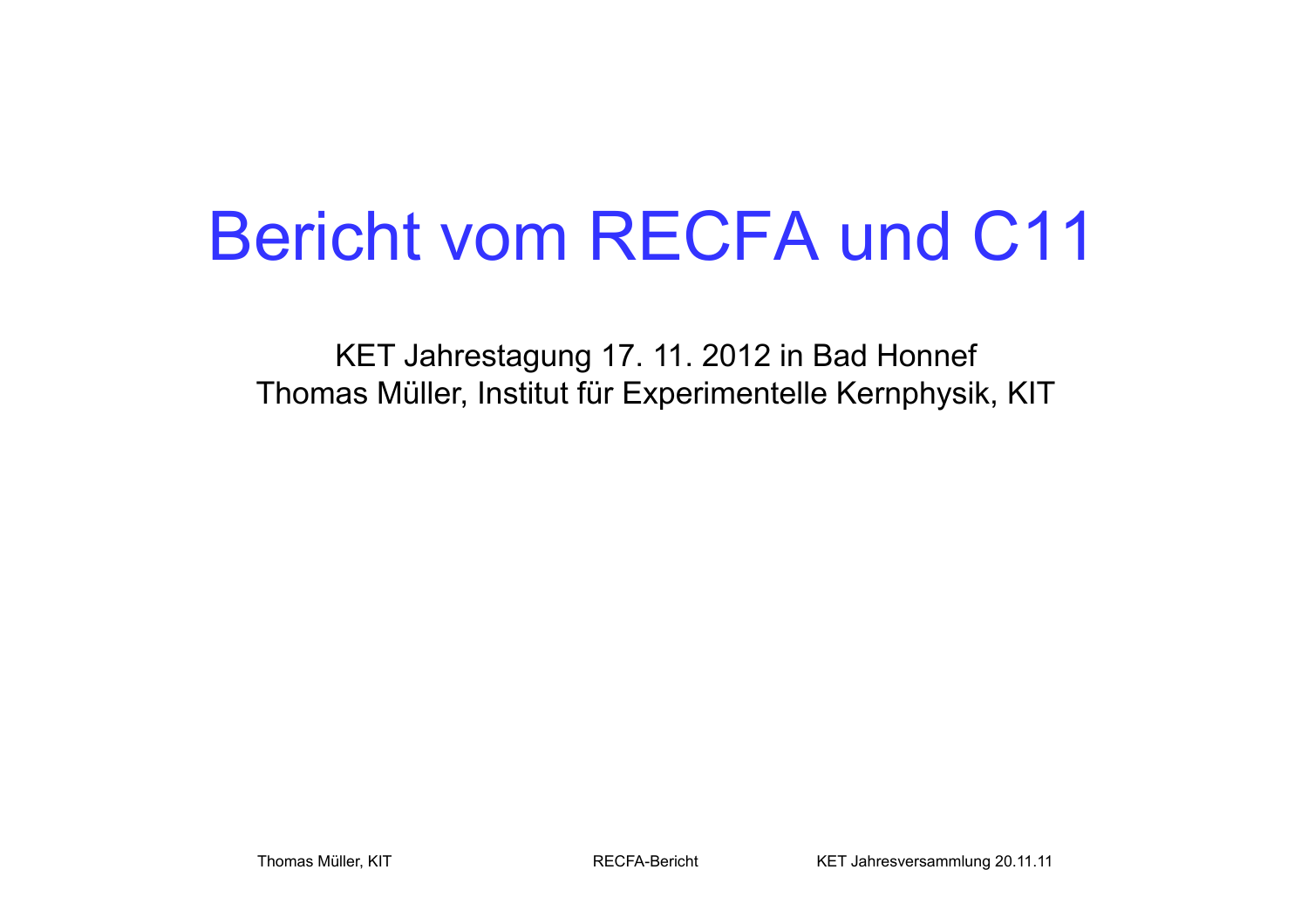# **1. RECFA Mitglieder (3 + 3 Jahre)**

| Chairman        | Dr M. Krammer           | Appointed 1 Jan 2012  |                              |                     |                       |
|-----------------|-------------------------|-----------------------|------------------------------|---------------------|-----------------------|
| Secretary       | Prof. K. Long           | Appointed 1 July 2010 |                              |                     |                       |
| <b>Members</b>  |                         |                       |                              |                     |                       |
| Austria         | Dr C.E. Wulz            | Appointed Dec. 2011   |                              |                     |                       |
| Belgium         | Prof. J. D'Hondt        | Appointed Oct. 2012   |                              |                     |                       |
| Bulgaria        | Prof. R. Tsenov         | Appointed Oct. 2011   |                              |                     |                       |
| Czech Republic  | Dr J. Chyla             | Appointed Jan. 2007   |                              |                     |                       |
| Denmark         | Dr P. Hansen            | Appointed Jan. 2007   |                              |                     |                       |
| Finland         | Prof. P. Eerola         | Appointed Dec. 2011   |                              |                     |                       |
| France          | Dr Y. Karyotakis        | Appointed Oct. 2007   |                              |                     |                       |
| Germany         | Prof. Th. Müller        | Appointed Dec. 2009   |                              |                     |                       |
| Greece          | Prof. K. Fountas        | Appointed Dec. 2011   | <b>Ex-Officio Members</b>    |                     |                       |
| Hungary         | Dr F. Sikler            | Appointed Jan. 2011   | <b>CERN</b>                  | Prof. R. Heuer      | Appointed Jan. 2009   |
| Italy           | Prof. A. Zoccoli        | Appointed Jan. 2012   |                              | Prof. S. Bertolucci | Appointed Jan. 2009   |
| Israel          | Prof. H. Abramowicz     | Appointed Dec. 2011   | <b>DESY</b>                  | Prof. J. Mnich      | Appointed Jan. 2009   |
| Netherlands     | Prof. F. Linde          | Appointed Sept. 2004  | <b>INFN</b>                  | Prof. U. Dosselli   | Appointed Jan. 2009   |
| Norway          | Prof. G. Eigen          | Appointed Aug. 2011   | Scientific Secretary for the |                     |                       |
| Poland          | Prof. A.F. Zarnecki     | Appointed Jan. 2009   | <b>Strategy Session</b>      | Prof. T. Nakada     | Appointed March 2011  |
| Portugal        | Prof. G. Barreira       | Appointed July 1996   | <b>Also Invited</b>          |                     |                       |
| Romania         | Dr C. Alexa             | Appointed Feb.2011    | EPS-HEPP Board Chair         | Prof. P. Sphicas    | Appointed August 2011 |
| Serbia          | Prof. P. Adžic          | Appointed July 2012   | ApPEC Representative         | Prof. M. Bourquin   | Appointed Oct. 2008   |
| Slovak Republic | Dr B. Tomasik           | Appointed Dec. 2011   | CERN Head of International   | Prof. F. Pauss      |                       |
| Spain           | Prof. M. Cavalli-Sforza | Appointed Nov. 2008   | Relations                    |                     | Appointed Jan. 2009   |
| Sweden          | Prof. R. Brenner        | Appointed July 2011   |                              |                     |                       |
| Switzerland     | Prof. Th. Gehrmann      | Appointed Jan. 2010   |                              |                     |                       |
| United-Kingdom  | Prof. K. Long           | Appointed Jan. 2009   | Observer                     |                     |                       |
| <b>CERN</b>     | Prof. Ph. Bloch         | Appointed Jan. 2009   | Russian Federation           | Prof. V. Matveev    | Appointed Jan. 2007   |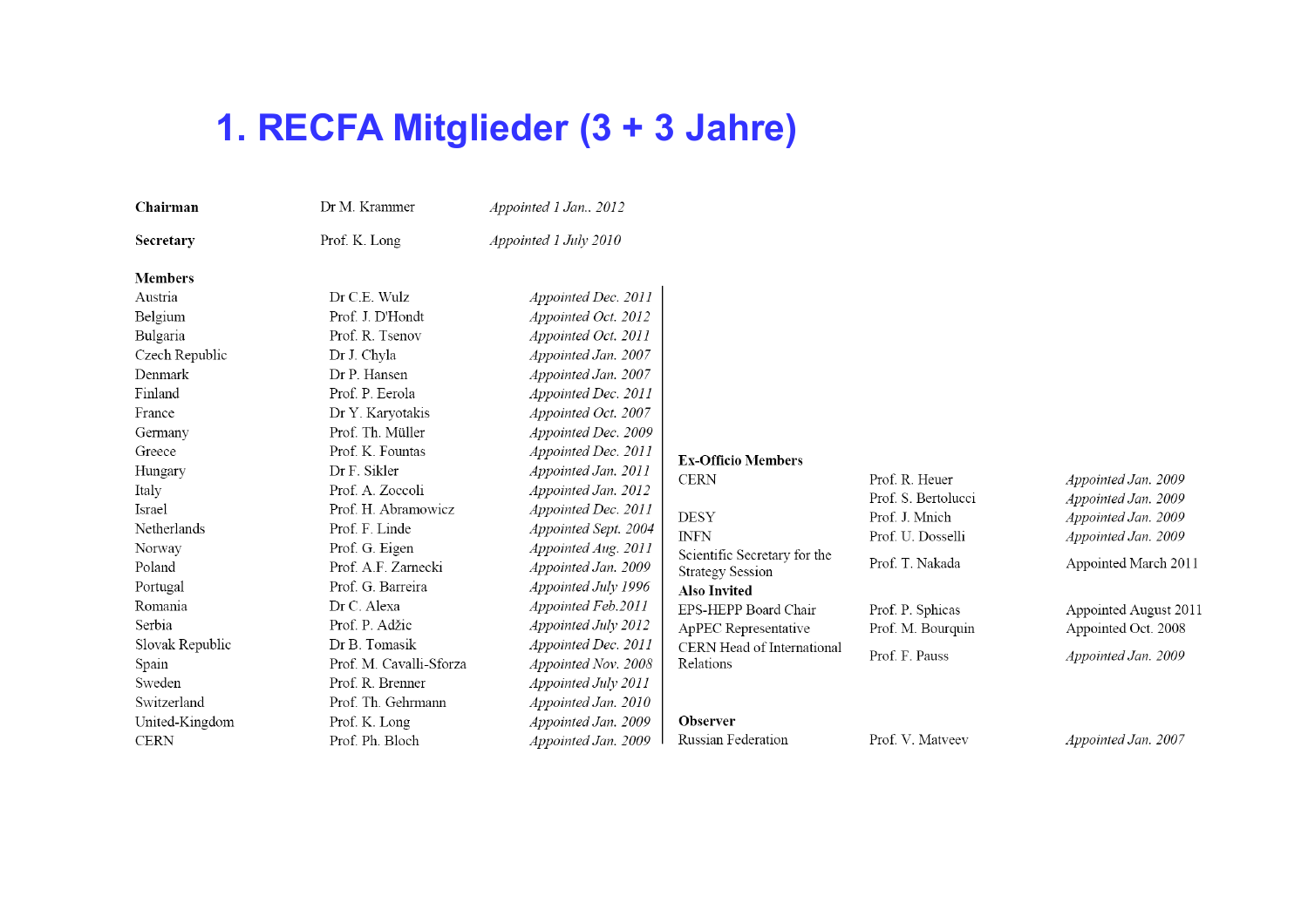### **2. Deutsche Plenary ECFA Mitglieder (6 Jahre)**

| Th. Müller (e.o.) | Jan. 2005         |
|-------------------|-------------------|
| K. Borras         | <b>April 2012</b> |
| J. Dingfelder     | April 2012        |
| M. Krämer         | April 2011        |
| M. Lindner        | Jan. 2008         |
| K. Moenig         | Jan. 2006         |
| U. Ratzinger      | Dec. 2007         |
| A. Schönig        | April 2012        |
| M. Schumacher     | April 2012        |
| A. Stahl          | April 2012        |
| D. Zeppenfeld     | Jan. 2008         |

#### 2013 müssen 2 neue Mitglieder benannt werden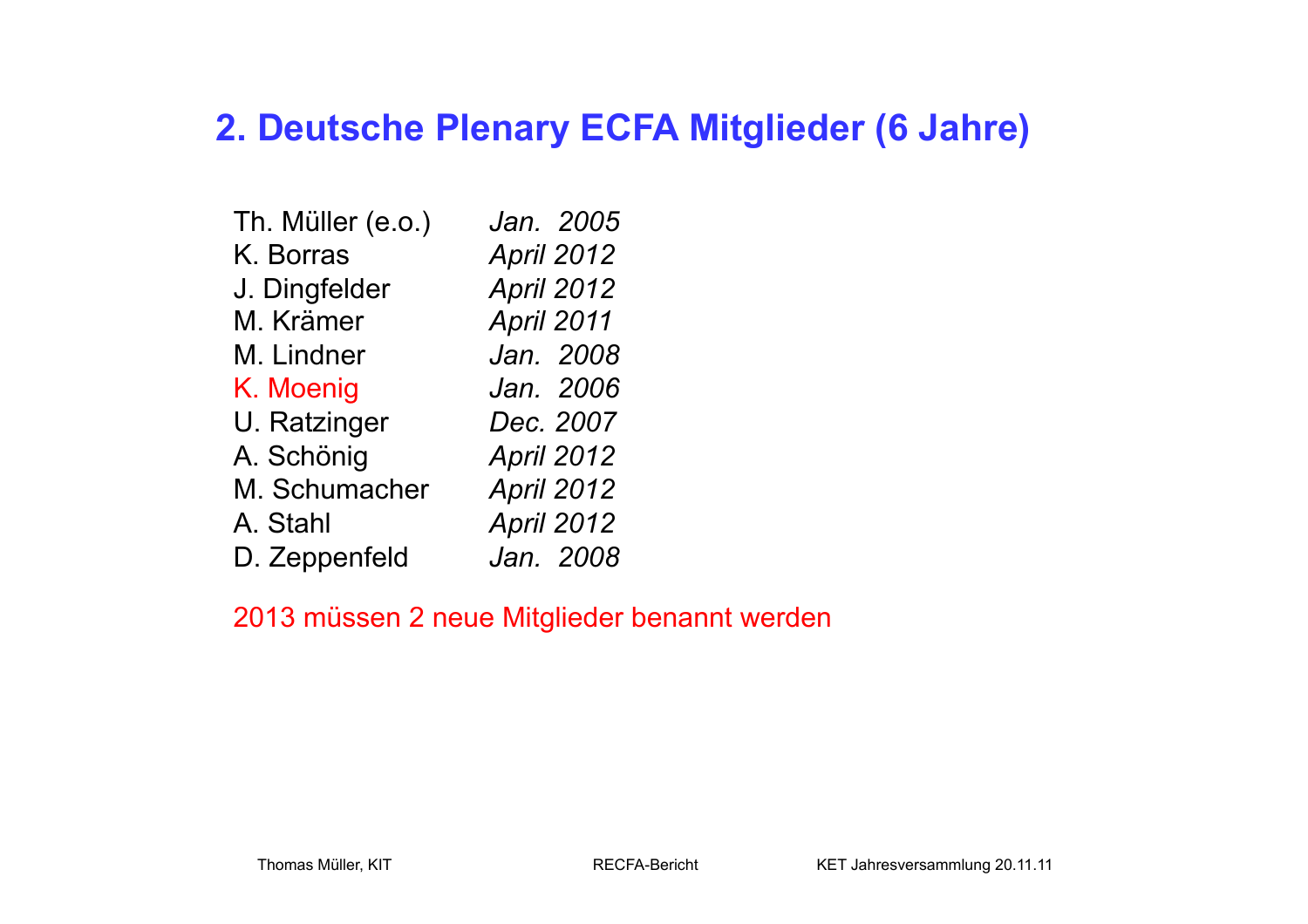## **3. Aktivitäten**

### 3.1 Komitees

### a. ICFA-ILC:

- LCB (Linear Collider Board) mit 16 Mitgliedern wird gegründet
- Soll Linear Collider Direktorat aufsetzen und beaufsichtigen
- Zusammenarbeit mit FALC (Funding Agencies for Large Colliders)
- 5 Mitglieder aus Europa:
	- Generaldirektor CERN R. Heuer
	- HEP-Direktor DESY J. Mnich
	- Representant von Russland (Dubna-Direktor V.A. Matveef)
	- Zwei von RECFA nominierte Repräsentanten:

 Beschleuniger: L. Rivkin Physik/Detektor: F. LeDiberder

#### b. ICFA Neutrino Pannel:

- Bis Jan 2013 werden 16 Mitglieder gesucht;
	- Deutscher Kandidat Achim Stahl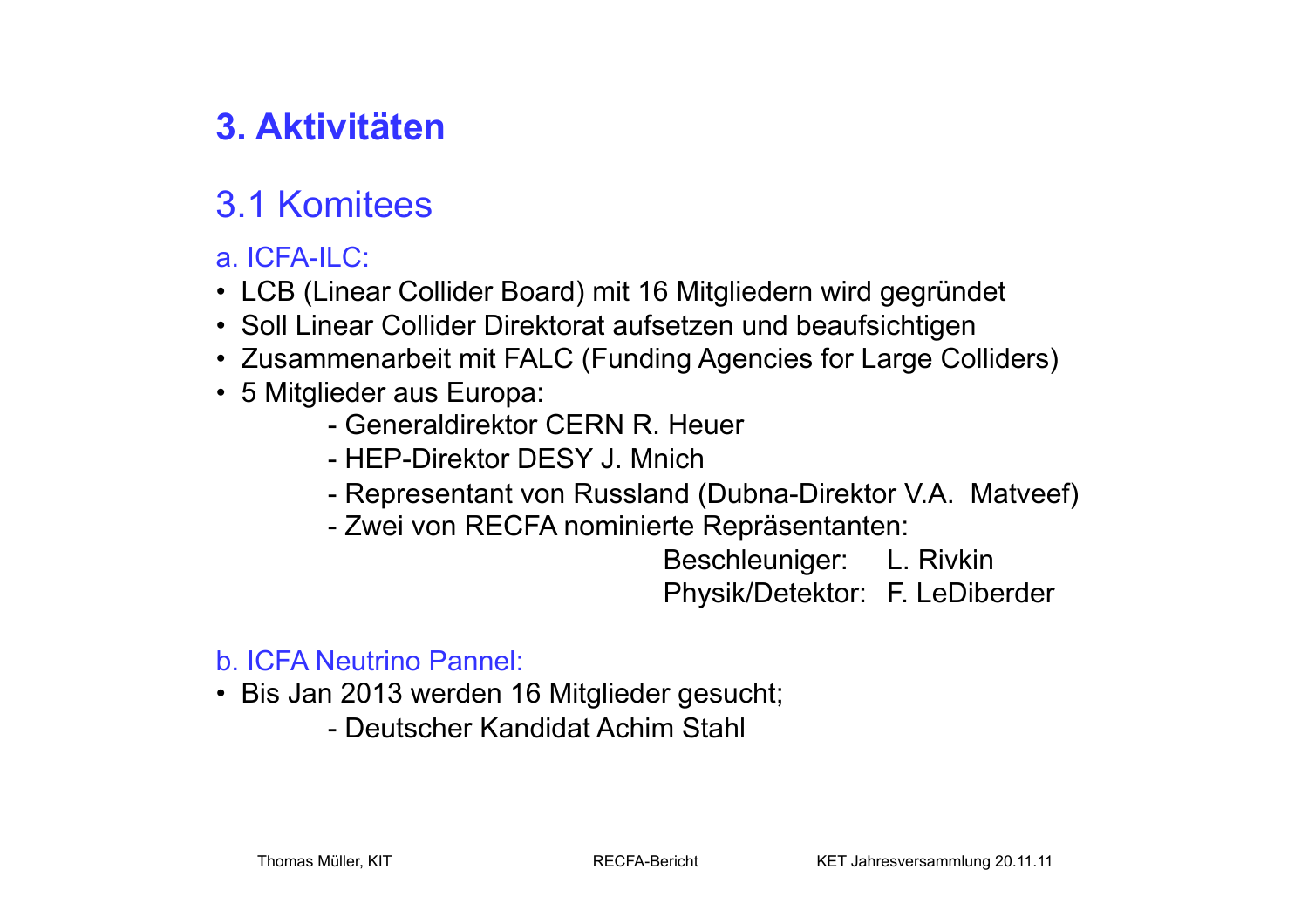### 3.2 Review Panels

Funktion: Beraten, kommentieren (z.B. bei Lancierung von EU-Projekten)

### *a. Review Panel* für Detektor F/E in Europa

 Beratung von F/E-Anträgen zur Detektorentwicklung Chair: Y. Karyotakis; Pannel: R. Brenner, M. Diemoz, D. Eckstein, E. Koffeman, Y. Karyotakis, G. Mikenberg, H.G. Moser, T. Sumiyoshi, C. Padilla, A. White Host: DESY Erstes Treffen: Mai 2012

#### b. *Review Panel* zum LHeC Projekt

Review des Conceptual Design Reports

Chair: Th. Muller

Pannel: P. Bloch, T. Gehrmann und F. Linde, Th. Muller

 Status: Bericht wurde offiziell an RECFA am 7. Oktober eingereicht Offizielles Statement vor dem PECFA am 22. November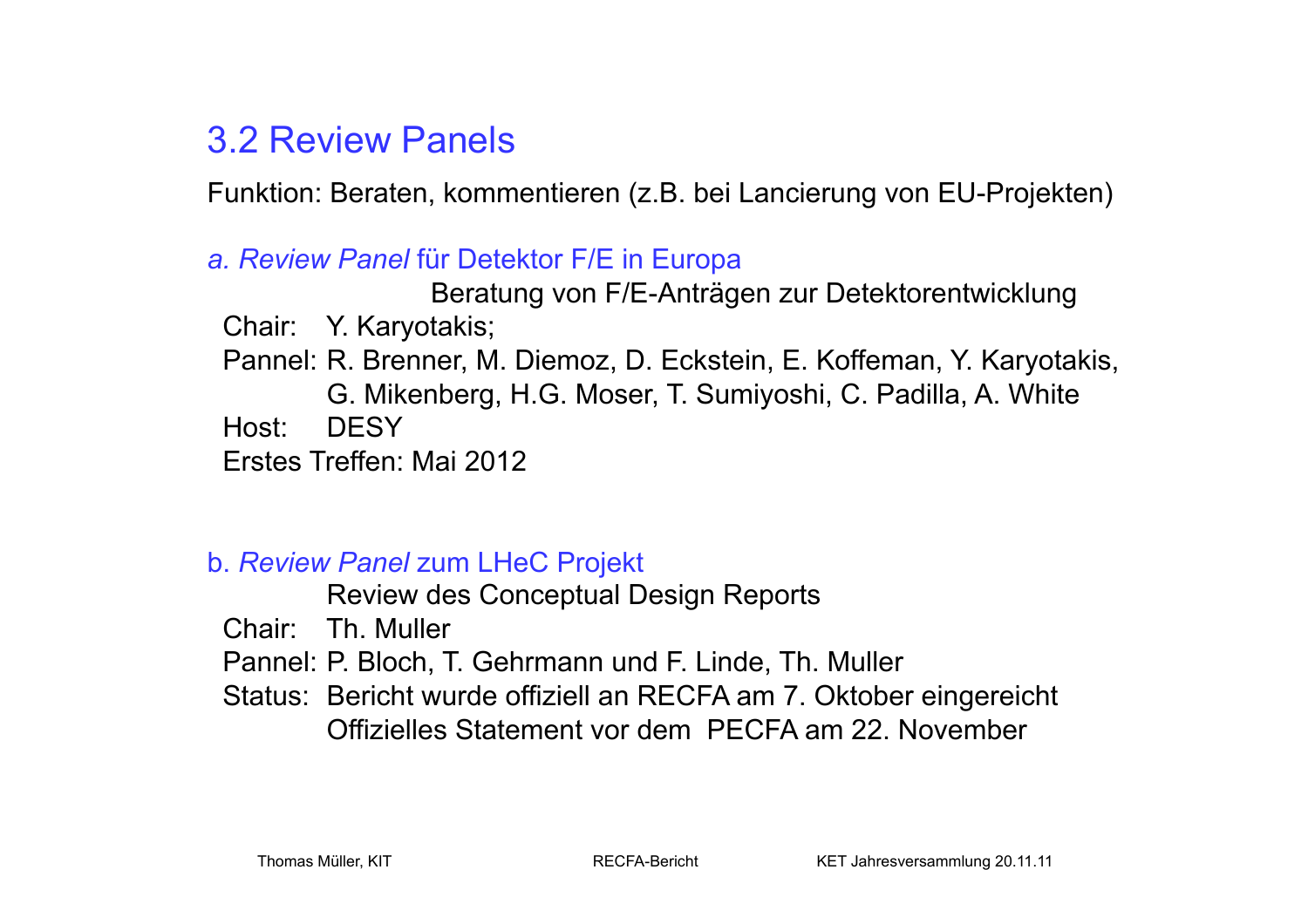### 3.3 REISEN 2012

- a. RECFA Treffen 2012
- Holland (NIKHEF/Amsterdam) 18./19.Februar
- Polen (Krakau) 11./12. Mai
- Schweiz (PSI/Villingen) 19./20. Juli
- Italien (Frascati) 5./6. Oktober
- Serbien\* (Belgrad) 19. Oktober
- CERN 22./23. November

\* neu assoziiertes CERN-Mitglied

#### b. Plenar ECFA Treffen 2012

- Schweiz (PSI/Villingen) 19. Juli
- CERN 22. November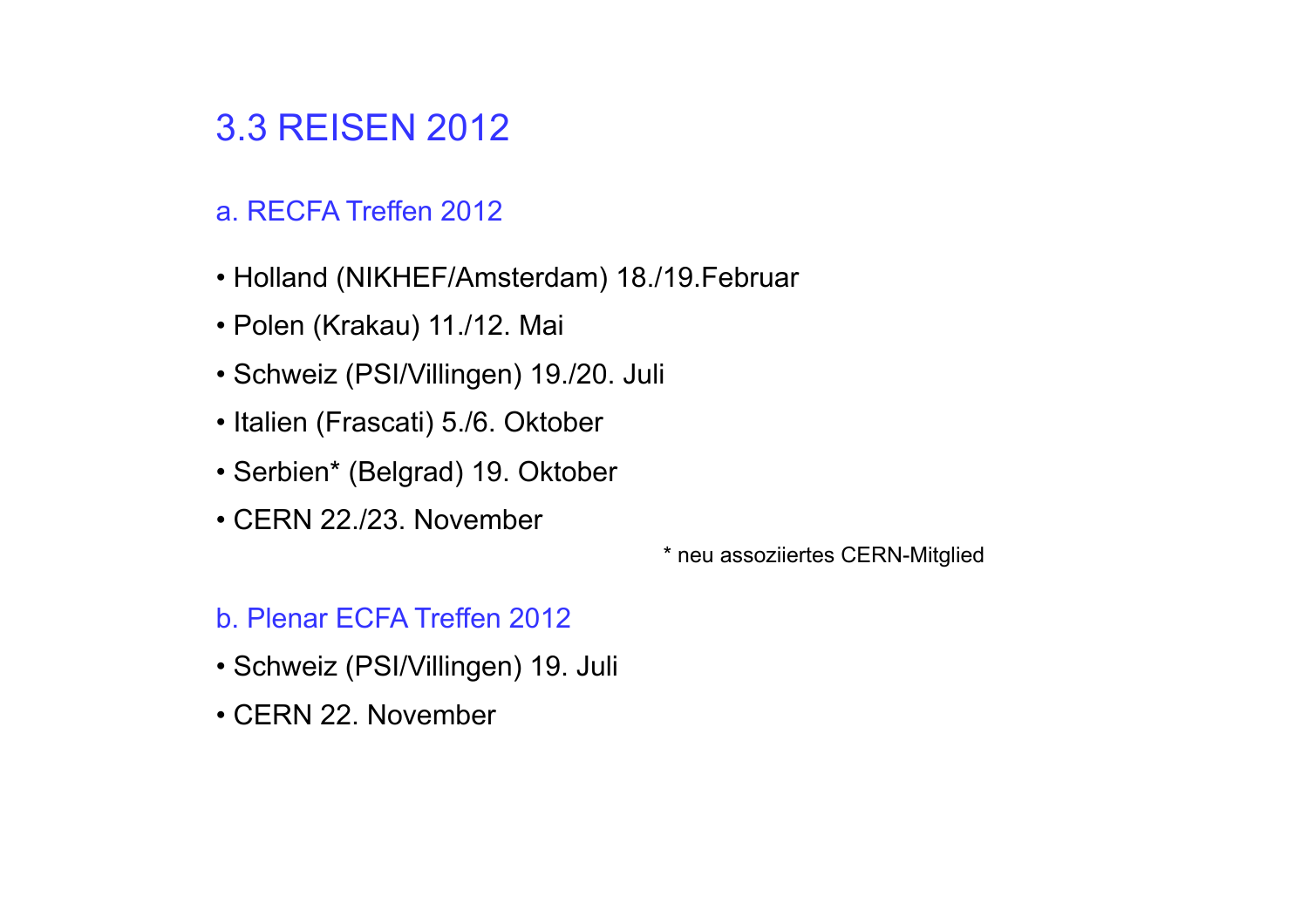### c. RECFA-Treffen 2013

- Frankreich 15./16. März
- Dänemark 3./4. Mai
- Schweden 20. Juli (EPS)
- Ungarn 4./5. Oktober
- CERN 21./22. November

### d. Plenar ECFA-Treffen 2013

- Schweden 20. Juli
- CERN 21./22. Nov. Zwischenbericht Deutschland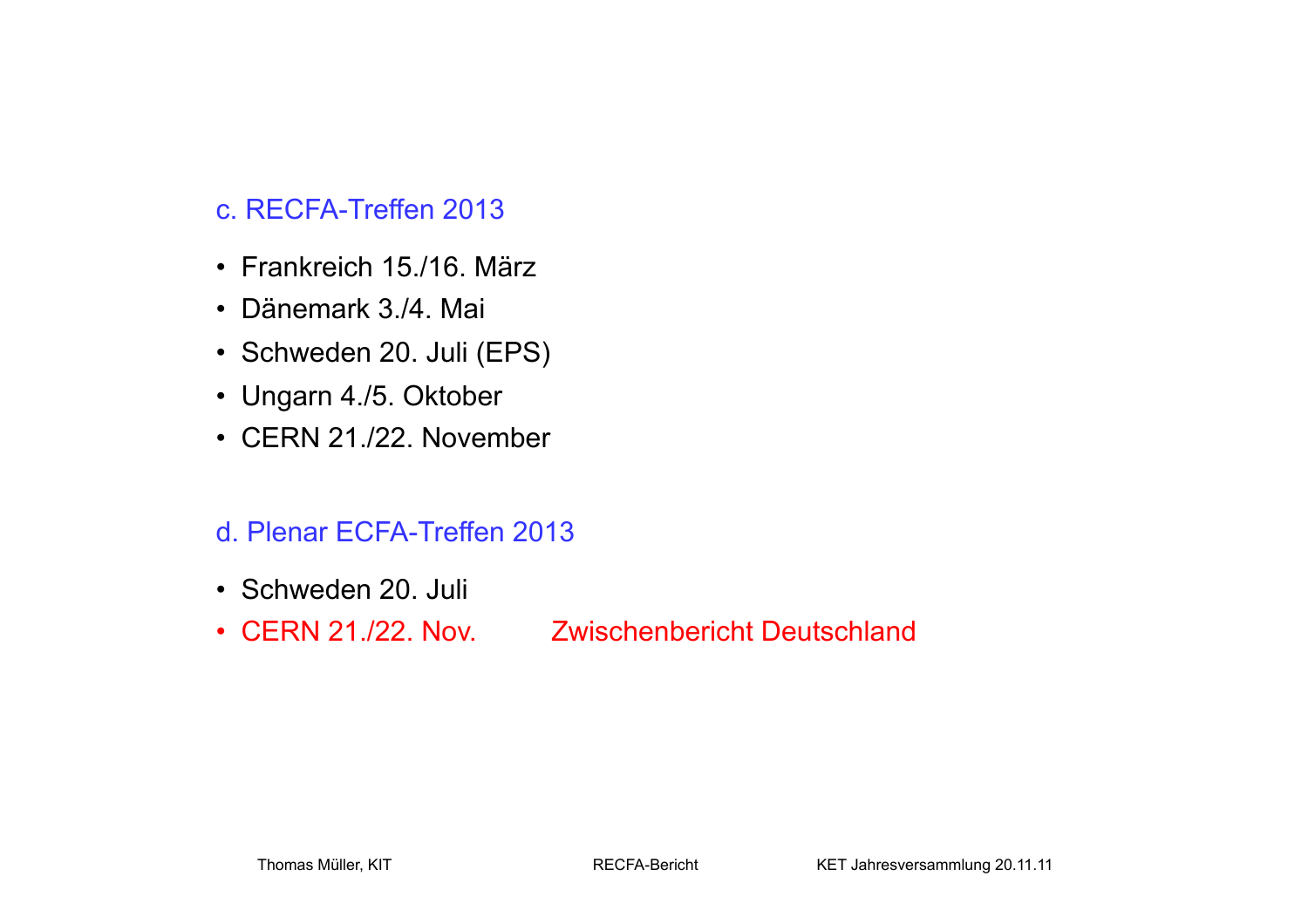# **4. IUPAP-C11**

- International Union of Pure and Applied Physics
- Unterorganisation der UNESCO
- Gegründet 1922

>>To assist in the worldwide development of physics, to foster international cooperation in physics, and to help in the application of physics toward solving problems of concern to humanity.<<

http://www.iupap.org/commissions/c11/

### 4.1 Aktivitäten

### a. Young Scientist Prize

- Dr. T. Katori (MIT) Neutrino Physik am Beschleuniger
- Dr. Phillip Urquijo (Bonn) Physik Schwerer Quarks mit Belle und LHCb

### b. Konferenzen/Konferenzorte

- LP2013 (Palo Alto), IPAC2013 (Shanghai)
- TIPP2014 (Amsterdam), ICHEP2014 (Valencia), NEUTRINO2014 (Boston)
- LP2015 (Ljubljana)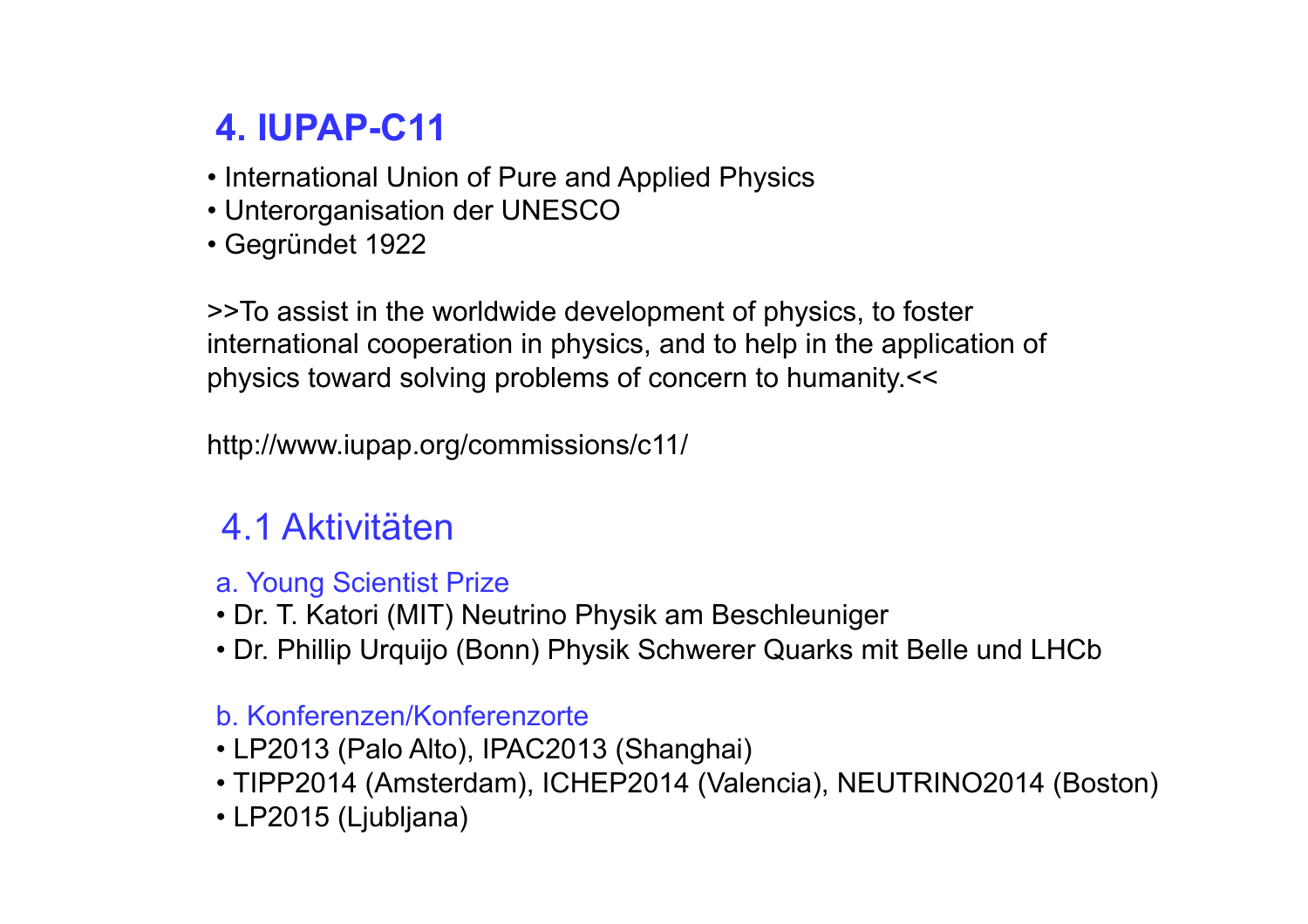### 4.2 C11-Mitglieder

**Chair: Hiroaki Aihara** (2011) (2008) Department of Physics, University of Tokyo **Vice - Chair: Francois Le Diberder** (2011) (2008) Laboratoire de l'Accelerateur Lineaire Universite Paris - Sud **Members: Sergio Ferraz Novaes** (2011) Instituto de Fisica Teórica UNESP, São Paulo **Robert Mann** (2011) Department of Physics and Astronomy University of Waterloo **Xiaoyan Shen** (2011) Institute of High Energy Physics Chinese Academy of Sciences (CAS) **Jiří Hořejší** (2011) Institute of Particle and Nuclear Physics Charles University

**Thomas Muller** (2011) (2008) Institut fϋr Experimentelle Kernphysik Karlsruher Institut fϋr Technologie KIT **Umberto Dosselli** (2011) (2008) INFN Padova **Vladamir Kekelidze** (2011) Dubna **Kok Khoo Phua** (2011) Institute of Advanced Studies Nanyang Technological University **Juan Fuster** (2011) IFIC Universitat de Valencia **Per Olof Hulth** (2011) Stockholm University **Mark Lancaster** (2011) University College London **Professor Soo-Bong Kim** (2011) Seoul National University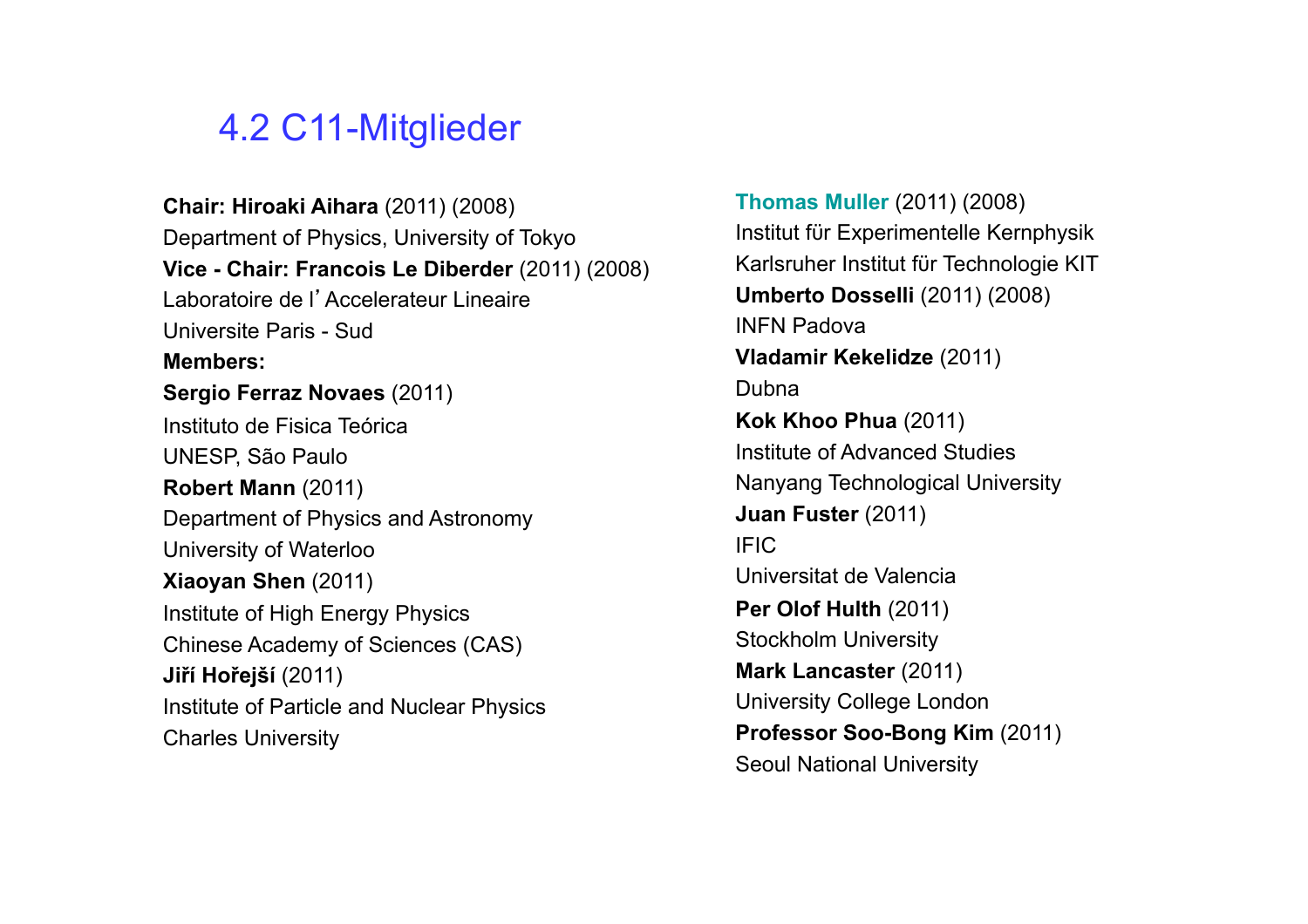# Anhang: LHeC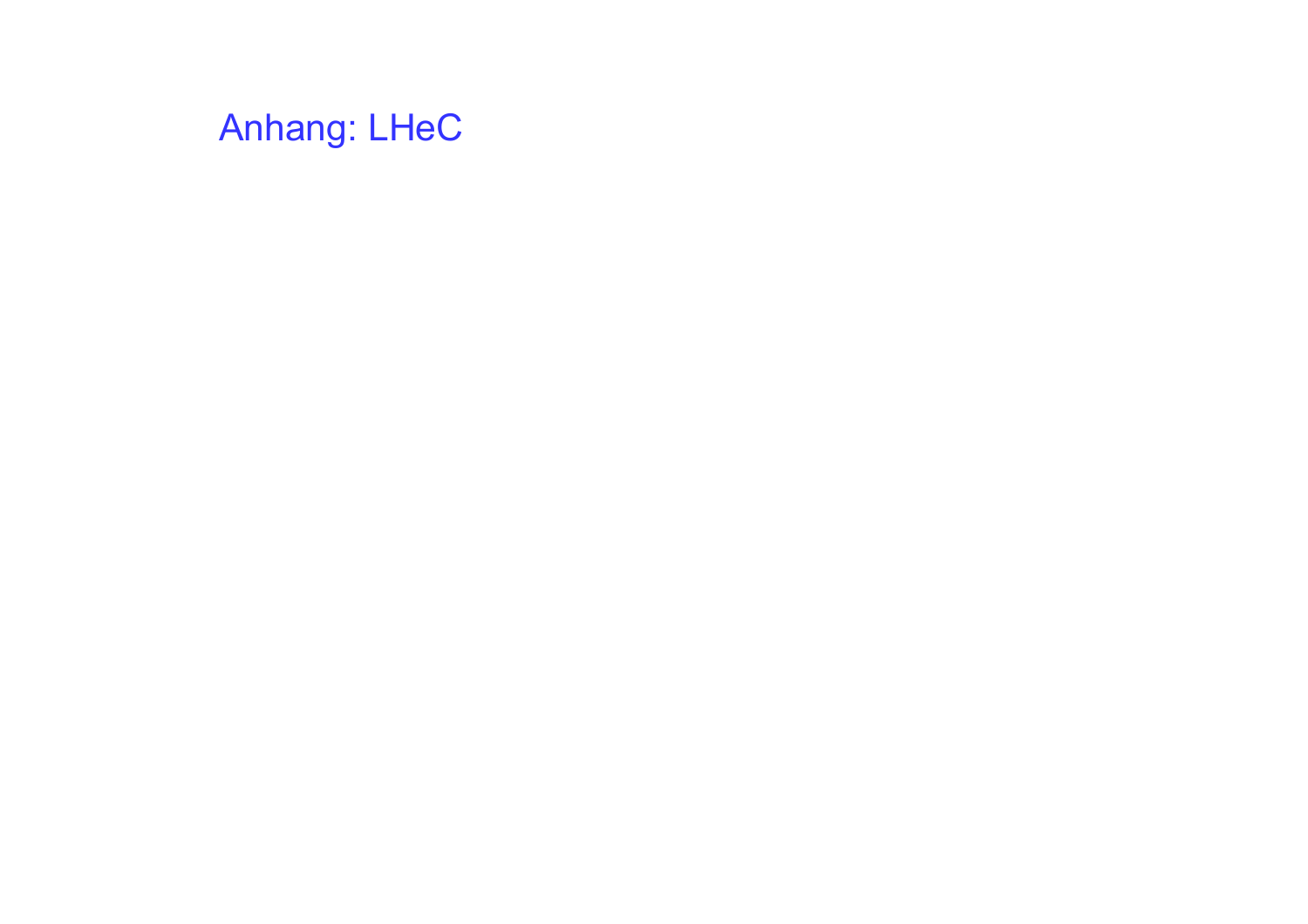

- 2006 Idea presented to the Open Symposium on European Strategy, DESY 06-006, by J. Dainton, M. Klein, et al.
- 2008 Presentations at EPAC08, Genoa, Italy
- 2008-10 Three CERN-ECFA-NuPECC workshops on Accelerator, Detector, Physics (New Physics, QCD, EWK and parton densities)
- 2010 Presentations at IPAC10, Kyoto, Japan
- 2011 Status report at PECFA Nov. 2011
- 2012 Conceptual design report (631 pages) delivered: http://arxiv.org/abs/ 1206.2913
- 2012 CERN-ECFA-NuPECC Workshop in Chavannes (June 2012) https://indico.cern.ch/conferenceDisplay.py?confId=183282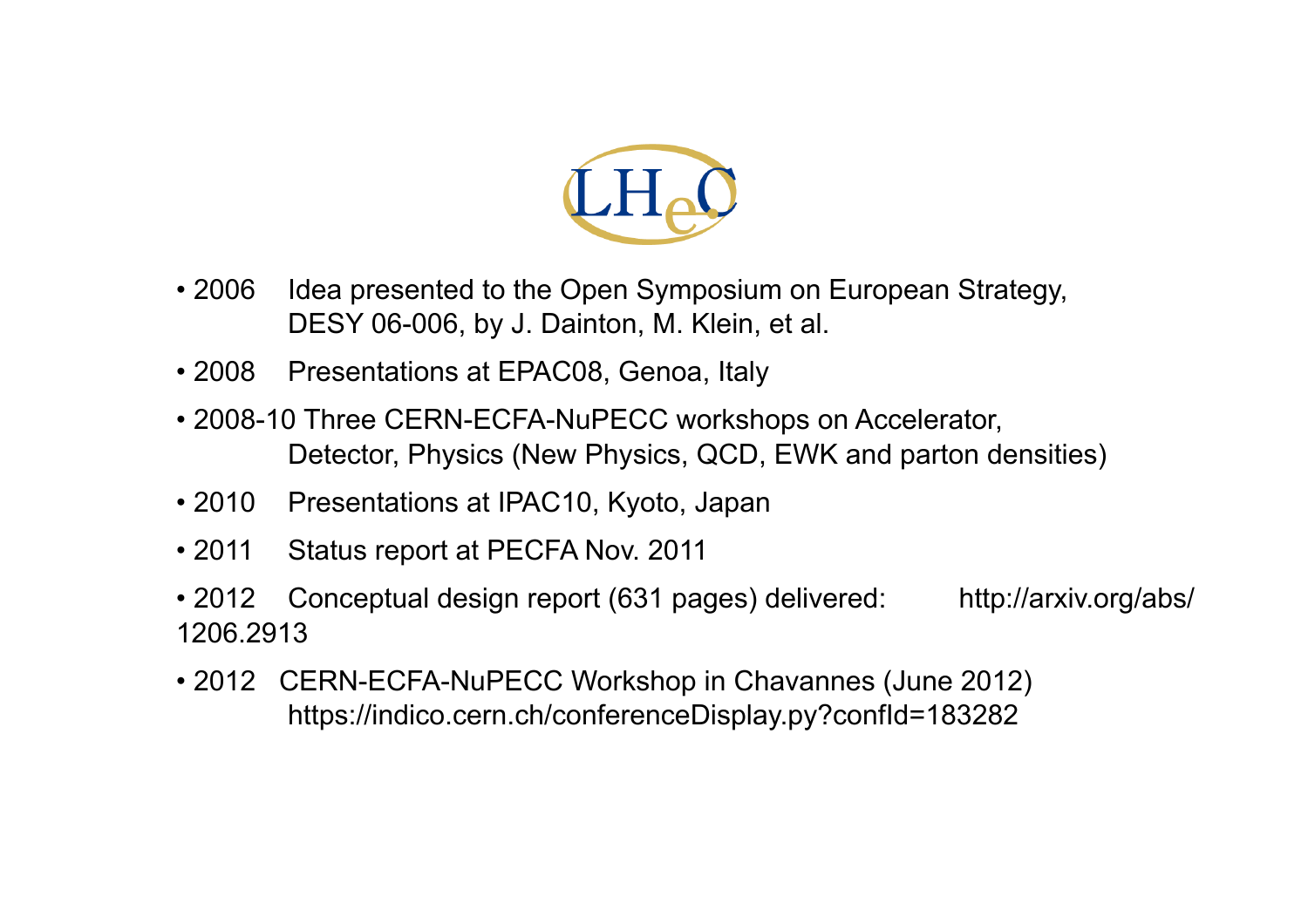

Figure 8.5: LHeC ERL layout including dimensions.